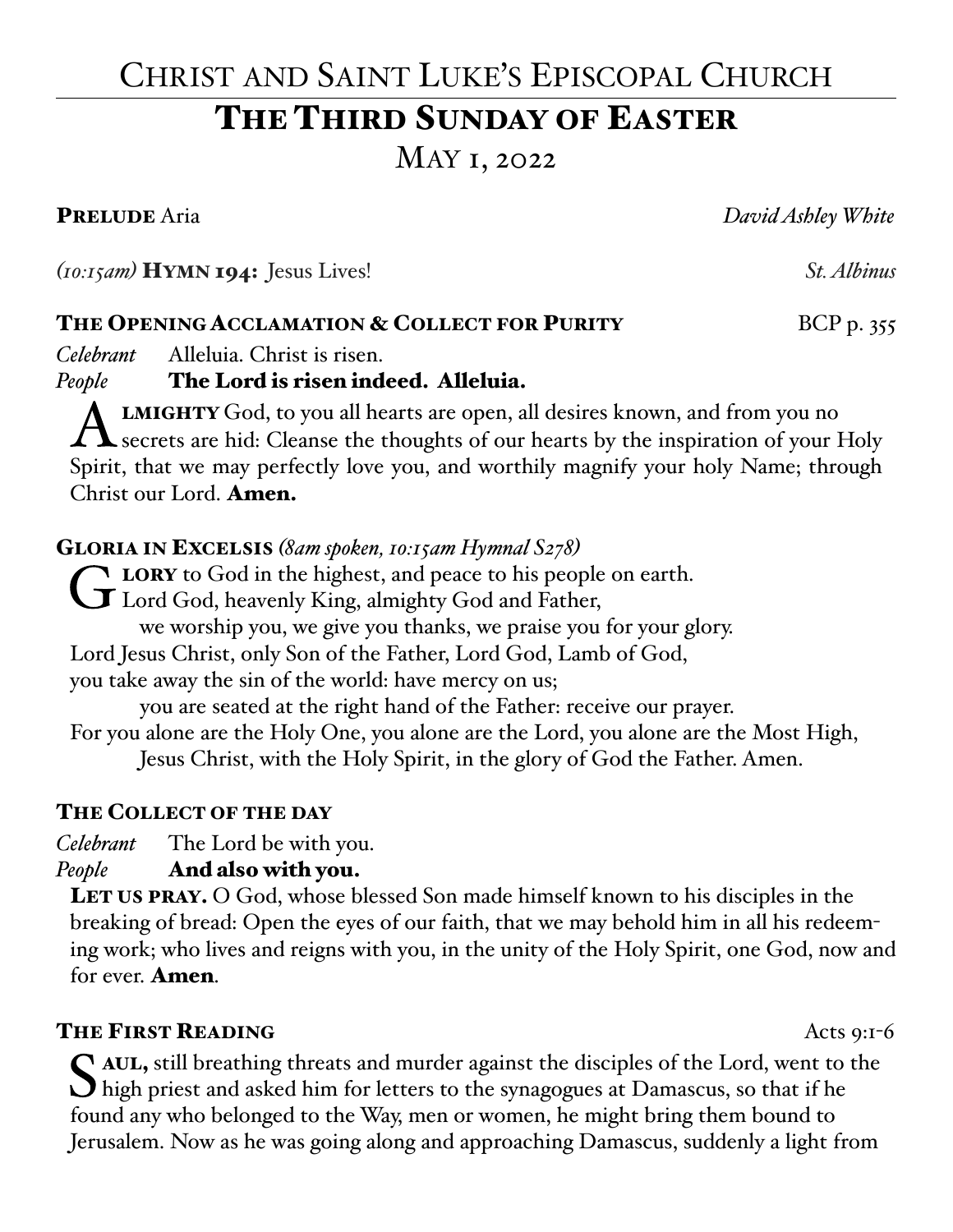heaven flashed around him. He fell to the ground and heard a voice saying to him, "Saul, Saul why do you persecute me?" He asked, "Who are you, Lord?" The reply came, "I am Jesus, whom you are persecuting. But get up and enter the city and do what you are told to do."

*Reader* Hear what the Spirit is saying to God's People. *People* Thanks be to God.

PSALM 30 *(8am spoken; 10:15am Sung by all)*



I will exalt you O Lord because you have lifted me | up \* and have not let my enemies triumph | over me. O Lord my God I cried out to | you, \* and you restored me to | health. You brought me up O Lord from the  $\vert$  dead; \* you restored my life as I was going down to the | grave. Sing to the Lord you servants of  $\vert$  his;  $*$ give thanks for the remembrance of his | holiness. For his wrath endures but the twinkling of an  $|$  eye,  $*$ his favor for a  $\vert$  lifetime. Weeping may spend the  $|$  night,  $*$ but joy comes in the | morning. While I felt secure I said, "I shall never be dislturbed. \* You, Lord, with your favor, made me as strong as the | mountains." Then you hid your | face, \* and I was filled with | fear. I cried to you O | Lord; \* I pleaded with the Lord | saying, "What profit is there in my blood, if I go down to the  $|$  Pit?  $*$ will the dust praise you or declare your | faithfulness? Hear, O Lord, and have mercy ulpon me;  $*$ O Lord, be my | helper." You have turned my wailing into dancing; \* you have put off my sack-cloth and clothed me with | joy. *(2nd part)* Therefore my heart sings to you without | ceasing; \* O Lord my God, I will give you thanks for | ever.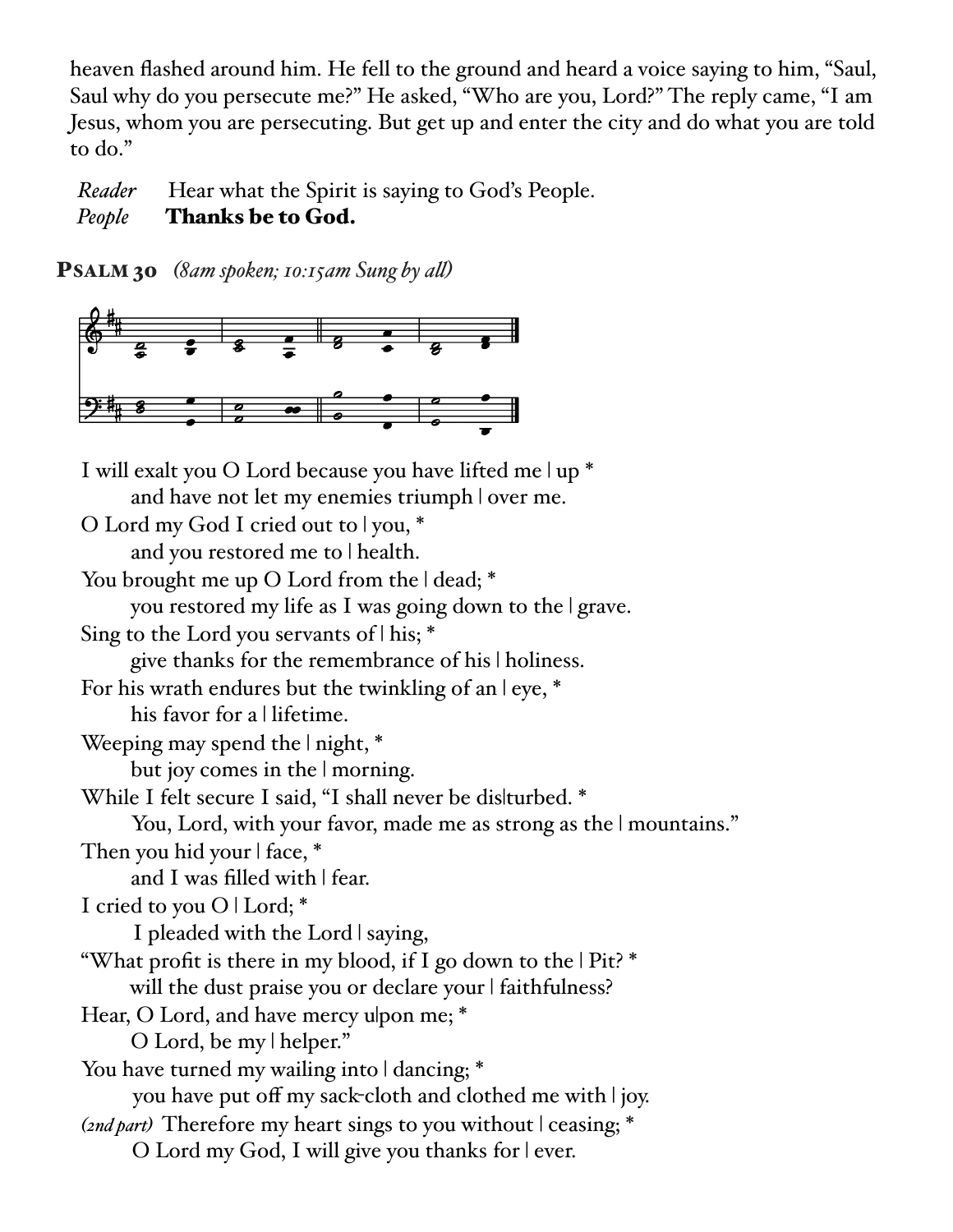#### THE NEW TESTAMENT READING Revelation 5:11-14

I LOOKED, and I heard the voice of many angels surrounding the throne and the liv-<br>ing creatures and the elders; they numbered myriads of myriads and thousands of thousands, singing with full voice, "Worthy is the Lamb that was slaughtered to receive power and wealth and wisdom and might and honor and glory and blessing!" Then I heard every creature in heaven and on earth and under the earth and in the sea, and all that is in them, singing, "To the one seated on the throne and to the Lamb be blessing and honor and glory and might forever and ever!" And the four living creatures said, "Amen!" And the elders fell down and worshiped.

*Reader* Hear what the Spirit is saying to God's People. *People* Thanks be to God.

HYMN 343: Shepherd of Souls, Refresh and Bless *St. Agnes*

**THE GOSPEL** *Remain standing.* John 21:1-19 Gospeller The Holy Gospel of our Lord Jesus Christ according to John. *People* Glory to you, Lord Christ.

J ESUS showed himself again to the disciples by the Sea of Tiberias; and he showed himself in this way. Gathered there together were Simon Peter, Thomas called the Twin, Nathanael of Cana in Galilee, the sons of Zebedee, and two others of his disciples. Simon Peter said to them, "I am going fishing." They said to him, "We will go with you." They went out and got into the boat, but that night they caught nothing.

Just after daybreak, Jesus stood on the beach; but the disciples did not know that it was Jesus. Jesus said to them, "Children, you have no fish, have you?" They answered him, "No." He said to them, "Cast the net to the right side of the boat, and you will find some." So they cast it, and now they were not able to haul it in because there were so many fish. That disciple whom Jesus loved said to Peter, "It is the Lord!" When Simon Peter heard that it was the Lord, he put on some clothes, for he was naked, and jumped into the sea. But the other disciples came in the boat, dragging the net full of fish, for they were not far from the land, only about a hundred yards off.

When they had gone ashore, they saw a charcoal fire there, with fish on it, and bread. Jesus said to them, "Bring some of the fish that you have just caught." So Simon Peter went aboard and hauled the net ashore, full of large fish, a hundred fifty-three of them; and though there were so many, the net was not torn. Jesus said to them, "Come and have breakfast." Now none of the disciples dared to ask him, "Who are you?" because they knew it was the Lord. Jesus came and took the bread and gave it to them, and did the same with the fish. This was now the third time that Jesus appeared to the disciples after he was raised from the dead.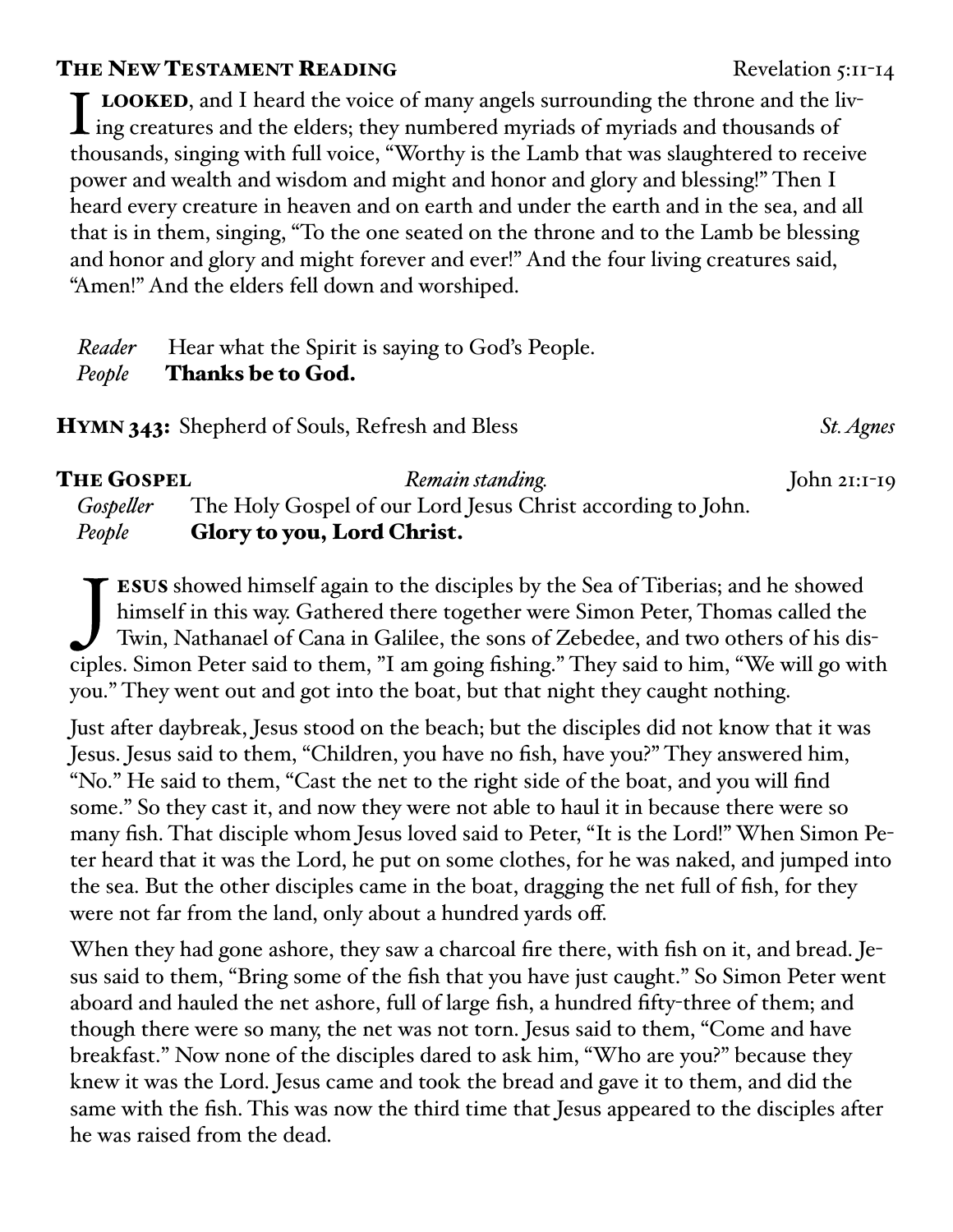When they had finished breakfast, Jesus said to Simon Peter, "Simon son of John, do you love me more than these?" He said to him, "Yes, Lord; you know that I love you." Jesus said to him, "Feed my lambs." A second time he said to him, "Simon son of John, do you love me?" He said to him, "Yes, Lord; you know that I love you." Jesus said to him, "Tend my sheep." He said to him the third time, "Simon son of John, do you love me?" Peter felt hurt because he said to him the third time, "Do you love me?" And he said to him, "Lord, you know everything; you know that I love you." Jesus said to him, "Feed my sheep. Very truly, I tell you, when you were younger, you used to fasten your own belt and to go wherever you wished. But when you grow old, you will stretch out your hands, and someone else will fasten a belt around you and take you where you do not wish to go." (He said this to indicate the kind of death by which he would glorify God.) After this he said to him, "Follow me."

| Gospeller | The Gospel of the Lord.     |
|-----------|-----------------------------|
| People    | Praise to you, Lord Christ. |

**THE SERMON** The Reverend Noah Van Niel

#### THE NICENE CREED *(said by all)*

We believe in one God, the Father, the Almighty, maker of heaven and earth, of all that is, seen and unseen. We believe in one Lord, Jesus Christ, the only Son of God, eternally begotten of the Father, God from God, Light from Light, true God from true God, begotten, not made, of one Being with the Father. Through him all things were made. For us and for our salvation he came down from heaven: by the power of the Holy Spirit he became incarnate from the Virgin Mary, and was made man. For our sake he was crucified under Pontius Pilate; he suffered death and was buried. On the third day he rose again in accordance with the Scriptures; he ascended into heaven and is seated at the right hand of the Father. He will come again in glory to judge the living and the dead, and his kingdom will have no end. We believe in the Holy Spirit, the Lord, the giver of life, who proceeds from the Father and the Son. With the Father and the Son he is worshiped and glorified. He has spoken through the Prophets. We believe in one holy catholic and apostolic Church. We acknowledge one baptism for the forgiveness of sins. We look for the resurrection of the dead, and the life of the world to come. Amen.

#### THE PRAYERS OF THE PEOPLE, FORM IV

Let us pray for the Church and for the world.

Grant, Almighty God, that all who confess your Name may be united in your truth, live together in your love, and reveal your glory in the world. Lord, in your mercy, Hear our prayer.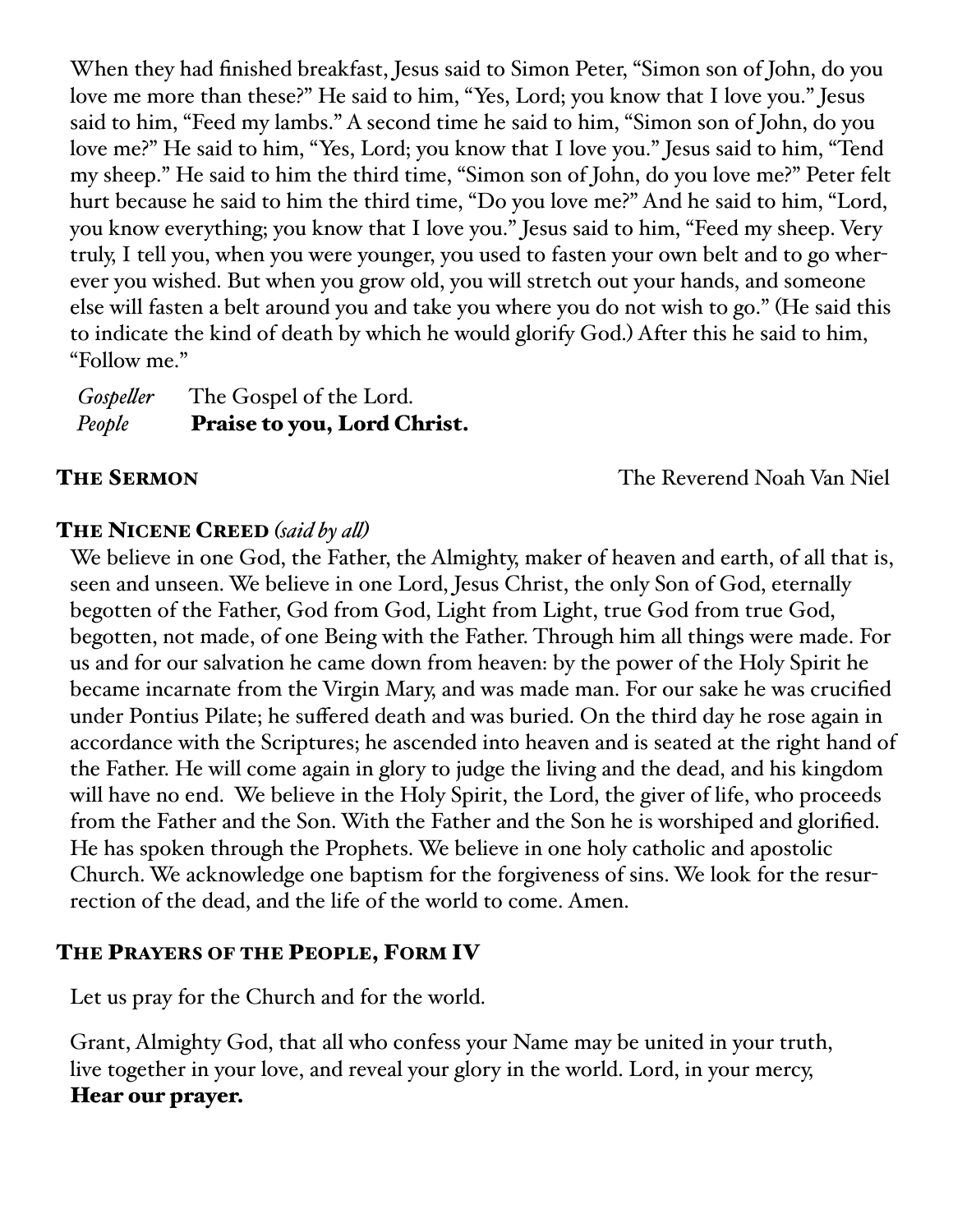Guide the people of this land, and of all the nations, in the ways of justice and peace; that we may honor one another and serve the common good. Lord, in your mercy,

#### Hear our prayer.

Give us all a reverence for the earth as your own creation, that we may use its resources rightly in the service of others and to your honor and glory. Lord, in your mercy, Hear our prayer.

Bless all whose lives are closely linked with ours, and grant that we may serve Christ in them, and love one another as he loves us. Lord, in your mercy, Hear our prayer.

Comfort and heal all those who suffer in body, mind, or spirit; give them courage and hope in their troubles, and bring them the joy of your salvation. Lord, in your mercy, Hear our prayer.

We commend to your mercy all who have died, that your will for them may be fulfilled; and we pray that we may share with all your saints in your eternal kingdom. Lord, in your mercy, Hear our prayer.

*The Celebrant adds a concluding Collect.*

#### THE CONFESSION AND ABSOLUTION

Let us confess our sins against God and our neighbor. *All kneel. Silence may be kept.* Most merciful God, we confess that we have sinned against you in thought, word, and deed, by what we have done, and by what we have left undone. We have not loved you with our whole heart; we have not loved our neighbors as ourselves. We are truly sorry and we humbly repent. For the sake of your Son Jesus Christ, have mercy on us and forgive us; that we may delight in your will, and walk in your ways, to the glory of your Name. Amen.

Almighty God have mercy on you, forgive you all your sins through our Lord Jesus Christ, strengthen you in all goodness, and by the power of the Holy Spirit keep you in eternal life. Amen.

#### THE PEACE

*Celebrant* The peace of the Lord be always with you. *People* And also with you.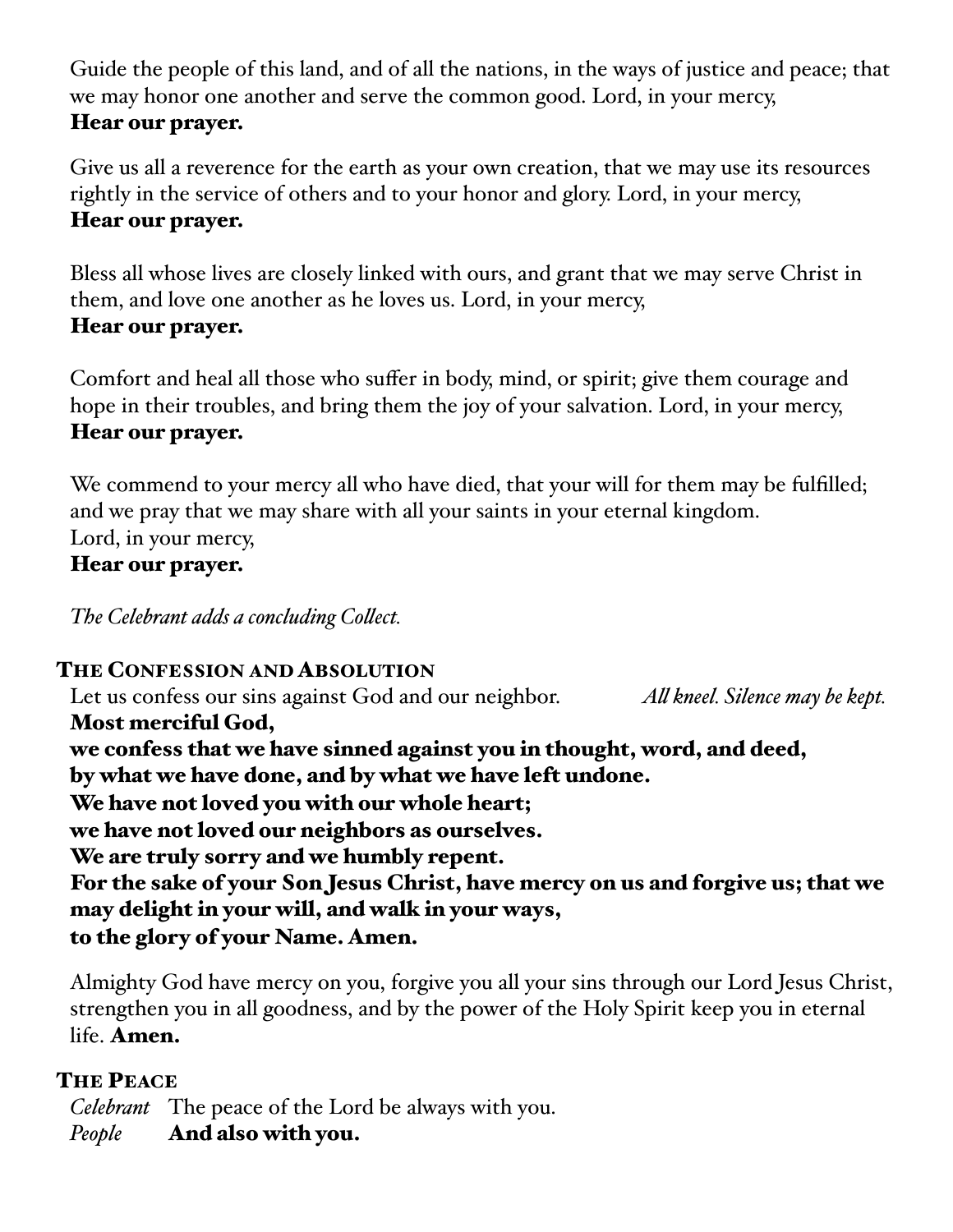#### THE HOLY COMMUNION

#### *(8am)* THE DOXOLOGY, Hymn 380, v. 3

# *(10:15am)* OFFERTORY ANTHEM: The Father's Love *Simon Lole* As the Father has loved me, so I have loved you. Remain in my love.<br>This is my commandment: that ye love one another, as I have loved you. God is Love, and those who live in love, live in God and God lives in them. If you keep my commandments, love one another, as I have loved you. Then your joy will be complete.

#### **THE GREAT THANKSGIVING** *Please stand.*

| Celebrant | The Lord be with you.                      |
|-----------|--------------------------------------------|
| People    | And also with you.                         |
| Celebrant | Lift up your hearts.                       |
| People    | We lift them to the Lord.                  |
| Celebrant | Let us give thanks to the Lord our God.    |
| People    | It is right to give God thanks and praise. |

SANCTUS - *(8am spoken, 10:15am Hymnal S128) Mathias*

Holy, Holy, Holy Lord, God of power and might, heaven and earth are full of your glory. Hosanna in the highest. Blessed is he who comes in the name of the Lord. Hosanna in the highest.

*The Celebrant continues with Eucharistic Prayer B (BCP p. 367).*

Therefore according to his command, O Father, We remember his death, We proclaim his resurrection, We wait his coming in glory;

And now, as our Savior Christ has taught us, we are bold to say: *(10:15am: Hymnal S119)* OUR Father, who art in heaven, hallowed be thy Name, thy kingdom come, thy will be done, on earth as it is in heaven. Give us this day our daily bread. And forgive us our trespasses, as we forgive those who trespass against us. And lead us not into temptation, but deliver us from evil. For thine is the kingdom, and the power, and the glory, for ever and ever. Amen.

THE BREAKING OF THE BREAD *(8am spoken, 10:15am Hymnal S155)* Alleluia. Christ our Passover is sacrificed for us. Therefore let us keep the feast. Alleluia.

*(10:15am)* COMMUNION ANTHEM: When I Survey the Wondrous Cross *Malcolm Archer For text, see Hymn 474*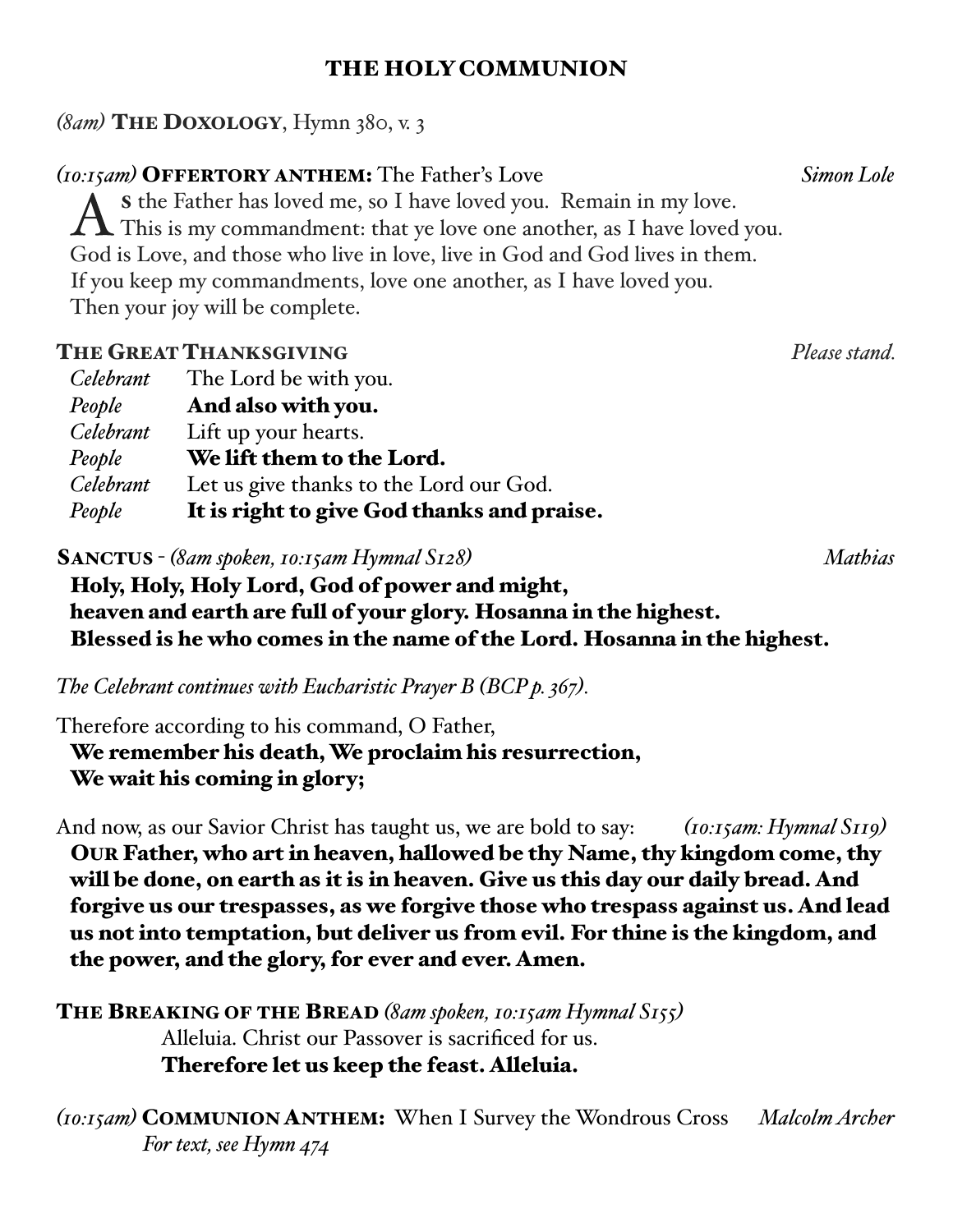#### THE POST-COMMUNION PRAYER *All stand or kneel.*

Let us pray.

Eternal God, heavenly Father, you have graciously accepted us as living members of your Son our Savior Jesus Christ, and you have fed us with spiritual food in the Sacrament of his Body and Blood. Send us now into the world in peace, and grant us strength and courage to love and serve you with gladness and singleness of heart; through Christ our Lord. Amen.

THE BLESSING & THE DISMISSAL *Response* Thanks be to God. Alleluia, Alleluia.

HYMN 205: Good Christians All, Rejoice and Sing! *Gelobt sei Gott*

POSTLUDE: Prelude in C Minor, BWV 546 *Johann Sebastian Bach*

#### WE INVITE YOUR PRAYERS

*If you would like to be added to the Prayer List, please contact a member of clergy or BJ Taylor, Facilitator for Pastoral and Congregational Care (*[taylorasc@aol.com](mailto:taylorasc@aol.com)*).*

In the Anglican Cycle of Prayer, The Episcopal Church in the Philippines

In the Diocesan Cycle of Prayer, Emmanuel, Portsmouth; St. Christopher's, Portsmouth

#### We pray for those who are facing illness, surgery, injury or adversity, especially:

Tom Bolt, Mary Connery, Carl Gaenslen, Bernie Ham, Patsy Hatem, Arthur Menoche, Chip Rogers, Janice Strange, and Ellie Weeks. For the safety and well-being of Keith Scharnhorst and Catherine Schweitzer, and for Rudy and Kate Miller.

#### Those who ask for our continuing prayers:

Dean Atkinson, Carolyn Baker, Carter Bernert, Catherine Blackwood, Suzanne Bolt, Barbara Clancy, Lorenz Connelly, Dana Coltrin, Cathy Craig, Marilyn Gindroz, Jenny Haycox, Mike Hester, Patsy Johnson, Frank Kirchner, Bahman Massoud, Mary Helen McCoy, Fred Quist, Pat Riddle, Pat Rueppel, Alex Rutecki, Barb Schafer, Mary Smith, and Irene Wenger.

#### Our loved ones needing continuing prayers:

Mason Beers, Retta Brassfield, John Camp, Ethelene, Bea Greenlaw, Warren Hicks, Cyndie Hitch, John Hull, Max Masters, Jason Primm, Dennis Provost, Gwendolyn Sinclair, Mavis Stapleford, Misty Taylor, Ronnie Tong, Sr., and Sheldon Griswold Weeks.

*The flowers on the altar are given by Henry and Angelica Light in loving memory of Dick and Eva Light, Bill Light, Eva Pruitt, Charles and Mary Didier, Joseph Didier and D'Arcy Didier, and in thanksgiving for the marriage of Olivia Wilkerson and Aaron Evans.*